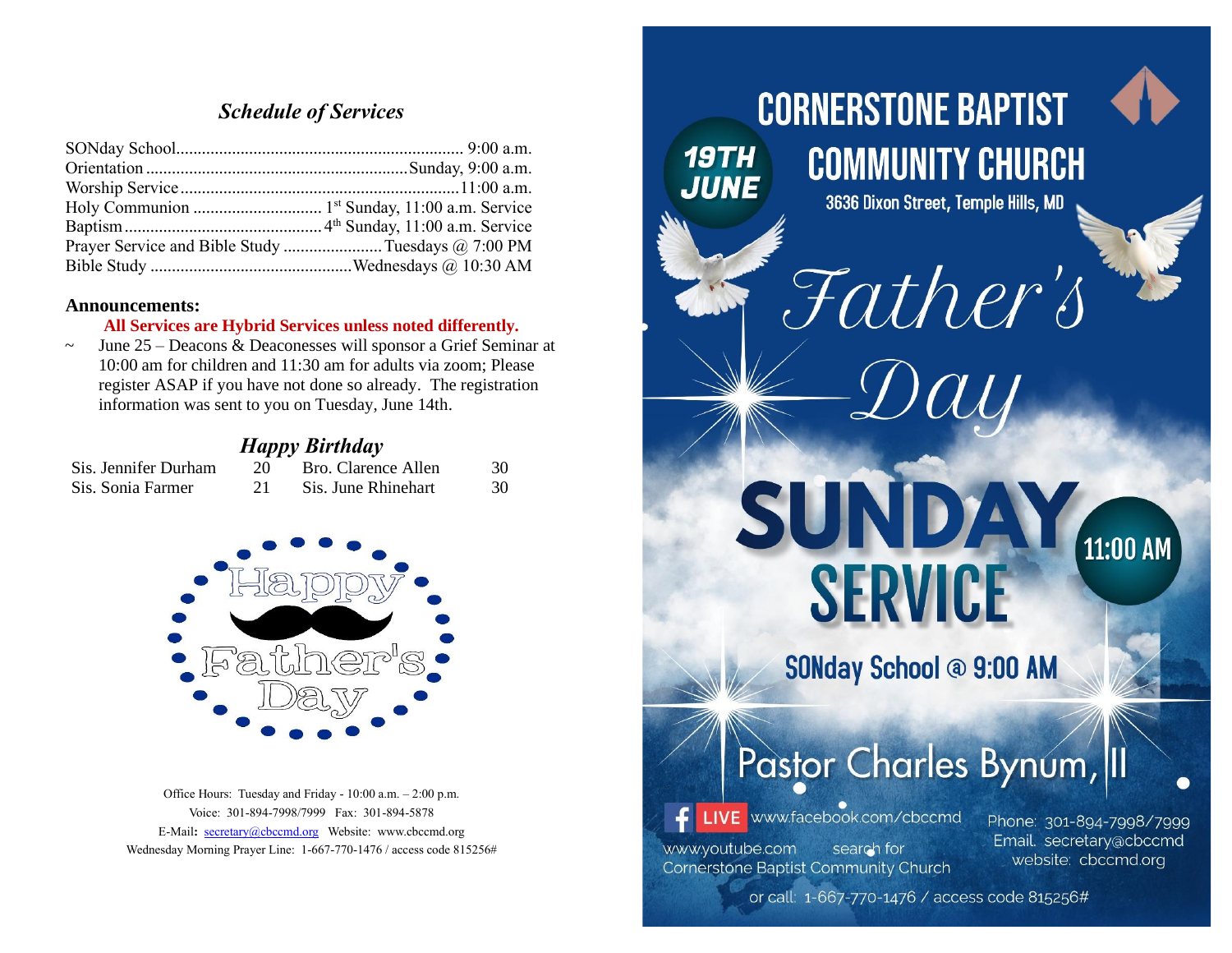

# *Order of service June 19, 2022*

| <b>Worship Leader – Deacon Carlton Newton</b> |                                                                   |  |
|-----------------------------------------------|-------------------------------------------------------------------|--|
|                                               |                                                                   |  |
|                                               |                                                                   |  |
|                                               | Call to Worship & Invocational Prayer  Deacon Carlton Newton      |  |
|                                               | Hymn of the Morning CBCC Music and Arts Ministry                  |  |
|                                               |                                                                   |  |
|                                               | Pastoral/Admin. Expressions & ConcernsSister Ijah Simmons         |  |
|                                               |                                                                   |  |
|                                               | Sermonic Scripture Reading Deacon Carlton Newton<br>Luke 22:40-46 |  |
|                                               | Sermonic Selection CBCC Music and Arts Ministry                   |  |
|                                               | "Our Father's Best"                                               |  |

**Invitation to Christian Discipleship Altar Call Benediction**

### *Ministry Vision Scripture – Method of the Ministry*

[Endeavouring](https://www.kingjamesbibleonline.org/Ephesians-4-3/) to keep the unity of the Spirit in the bond of peace[.](https://www.kingjamesbibleonline.org/Ephesians-4-4/) *There is* one body, and one [Spirit,](https://www.kingjamesbibleonline.org/Ephesians-4-4/) even as ye are called in one hope of your [calling;](https://www.kingjamesbibleonline.org/Ephesians-4-4/) One Lord, one faith, one [baptism,](https://www.kingjamesbibleonline.org/Ephesians-4-5/) One God and Father of all, who is above all, and through all, and in you all. [Ephesians](https://www.kingjamesbibleonline.org/Luke-4-19/) 4:3-6

*Please continue to pray for our children.*

| <b>Prayer List</b>          |                           |  |
|-----------------------------|---------------------------|--|
| Sis. Inez Apple & Family    | Sis. Pamelia Jenkins      |  |
| Sis. Melvina Buchanan-Jones | Sis. Kay Ramsey           |  |
| <b>Bro. Mack Convers</b>    | Deaconess Refrenita Smith |  |
| Deaconess Mae Cureton       | Deacon Louie Thomas       |  |
| Sis. Tyeasha Denson         | Sis. Vivian Thomas        |  |
| Sis. Naomi Goodwin          | Sis. Toni Walker          |  |
| Sis. Noreta Gwynn           | Deaconess Regina Young    |  |
| Bro. Thomas Jenkins         |                           |  |

### *Family and Friends Prayer List*

The men and women of the military Our Government & Nation Front Line Workers during the Pandemic Donald Brown, Valerie Ramsey-Belton's Friend Idella Bynum, Pastor Bynum's Mother Raleigh Bynum, Pastor Bynum's Cousin First Lady Denitra Bynum's Family Pastor Bynum's Family Hariold and Sallie Hall, First Lady Denitra Bynum's Parents Barbara Gee, David Milton's Mother Gladys Hammond, Denice Milton's Mother Gerald Hammond, Denice Milton's Uncle Shirley Hatton's Brother Michael Jackson, Frank Jackson's Son Melvina Buchanan-Jones' Husband Debbie Long, Shirley Hatton's Sister-in-Law Deacon Wallace McDade's Aunt Judy Myers, Valerie Ramsey Belton's Friend Rev. John Nicholas, Pastor Bynum's Pastor Geneva Robinson, Deaconess Regina Young & Toni Walker's Sister Tanya Walker, Toni Walker's Daughter Kenneth Young, Deaconess Regina Young's Son

*"Building The Kingdom – Battling The World"*